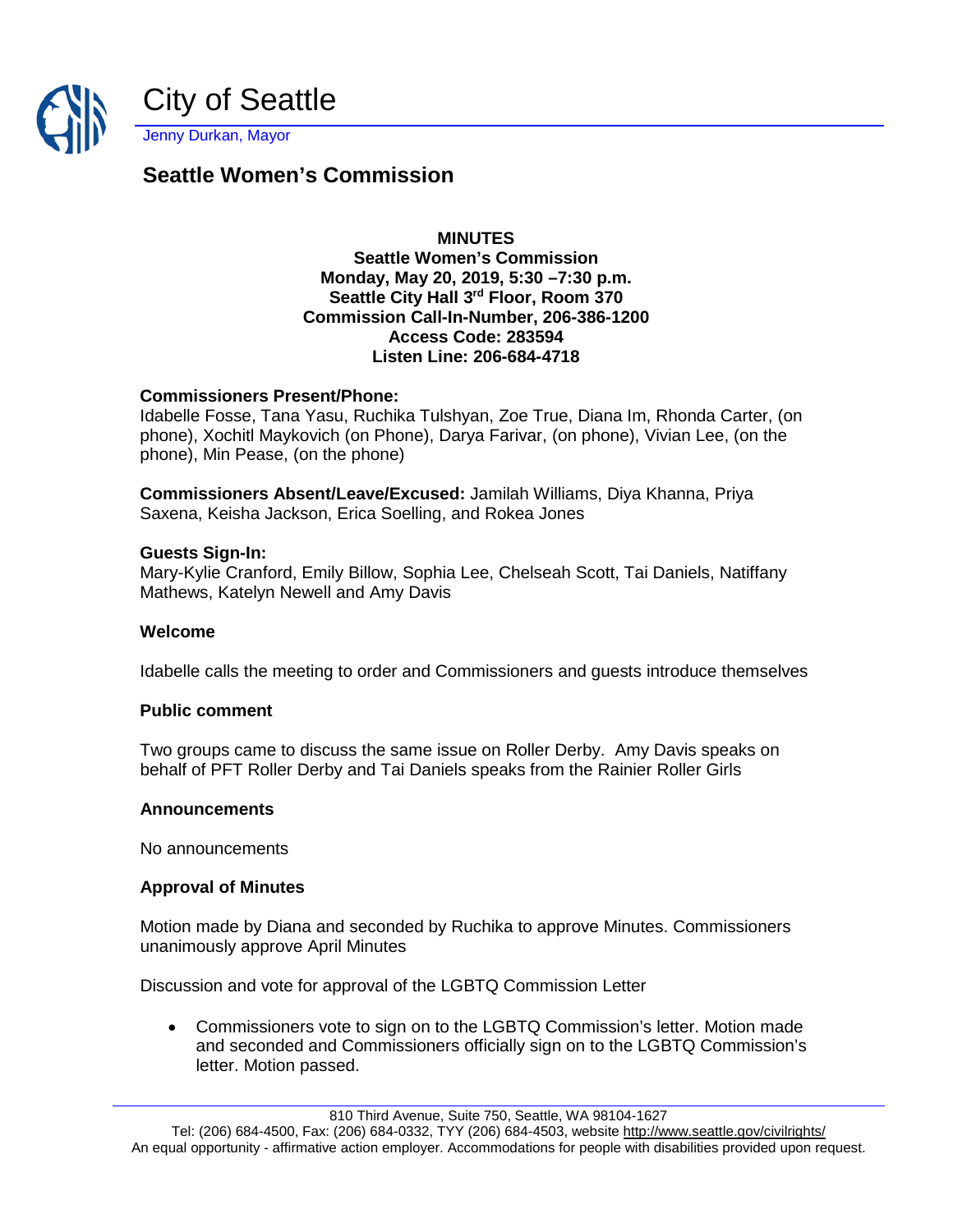## **Guest Speaker: Chief Carmen Best**

Moves on until Chief Best is here 6:10p

Vote on New Co-Chairs

#### Nominees are

- Xochitl nominates Min
- Idabelle nominates Darya
- Darya nominates Jamilah
- Motion is made by Ruchika to move Min, Darya and Jamilah forward as the new Co-Chairs of the Commission, seconded by Zoe. Motion passes. Ruchika notes that they plan to have a celebration to welcome our new Co-Chairs and those departing.

## **Recruitment and Interviews**

- Commissioners discuss recruitment and interviews and the process will be starting soon.
- Marta will be sending out the roster, applications and noting those that are up for re-appointment.

(Chief Carmen Best comes in from a previous meeting and share the following information and Q&A:

- Speaks to the Commission and answers their questions about issues that are happening in the community and some of the programs that the Police Department is doing in the community.
- She mentions their mentorship program in the South-end of Seattle, talks about programs to encourage women and girls to pursue,
- Crisis intervention training for police officers
- Use of meth in Seattle has outpaced the Opioid crisis
- Women and women of color involved in issues that affect them
- Police department is hiring. In 2018 45% were people of color, and 22 percent were women of color.
- A Commissioner asks her questions and about what they are doing for women and child services
- Get women and girls involved in untraditional trades.
- The Police Department mentors 50 students in the south end in the middle school classes 6, 7 and 8. Many of these students are black males.
- Another question from a Commissioner is about how she supports women, black women, and communities of color and what are you doing for these groups? She indicates that she is conscious of the issues and seeks to build trust with this community and all communities. Officers engage in the community outside of issuing a ticket and arresting people, etc.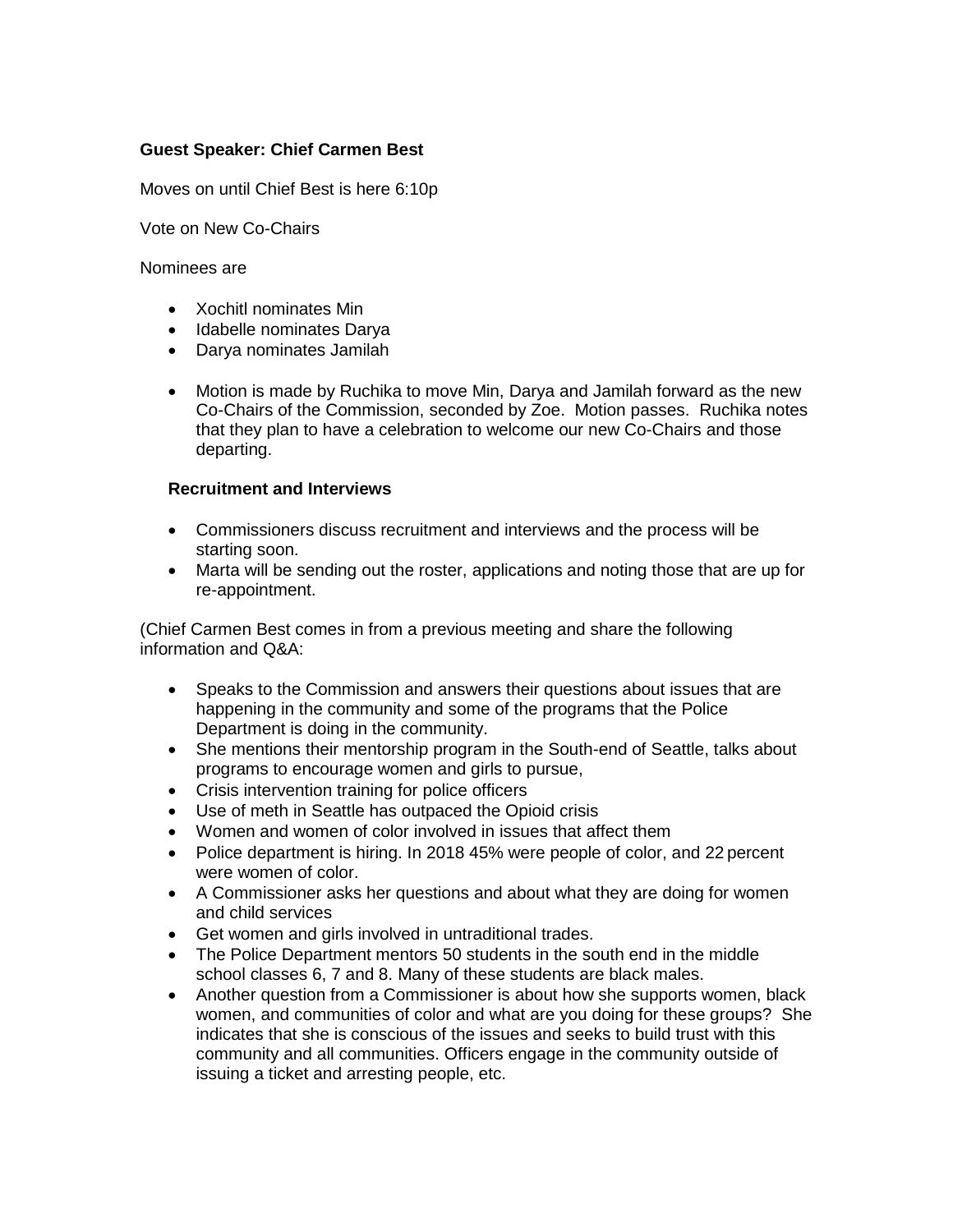- Immigrant Family Institute where they speed 8-10 weeks getting to know the immigrant families in the community. They talk about issues, play games and try to gain meaningful relationships.
- The Police department wants to build relationships with all communities.

## **Jeanette Williams Award**

- Jeanette Williams Award: Keisha was not present, but information was shared by other members about the following:
- Event is on Thursday, September 26, 2019. Bertha Knight Landes Room
- Will need security and it is \$114.60
- Artists at \$75
- Award \$100
- Food, to be determined with other costs
- It was requested that the nomination form be re-send out and that Commissioners spread the word out to their contacts and organizations. Nominations close on August 2, 2019.

#### **Subcommittee Reports**:

# **Violence Prevention and Justice** – Darya and

Idabelle report on

- Darya back in the US
- Angela Rae resigned from the Commission
- Tana and Idabelle talk about the success of Denim Day
- Ruchika asks if the ADWAS group can come and present at a meeting and Idabelle will reach out to ADWAS Abused and Deaf Women Advocacy Services and invite them to a meeting.
- Darya notes that there was feedback about Bertha Knight Landes room not being accessible.

#### **Community Health and Wellness** – Zoe reports on:

- Signs about periods in the bathroom for feminine products Vivian is working with LGBTQ Commission to change the name to menstrual care products and Jamilah noticed that signs say City of Seattle that provides them.
- Discussion about the DV report with King County and how UW researchers will organize the research and there are some key laws that makes more sense for them to work with them on during the 10-week process that now is about a year out.
- It was mentioned that Rokea has the idea of telling stories about loss, maternal mortality, other losses that are not death related at the planned Maternal event in August. Seattle Public Library is a partner and it is scheduled to be at the